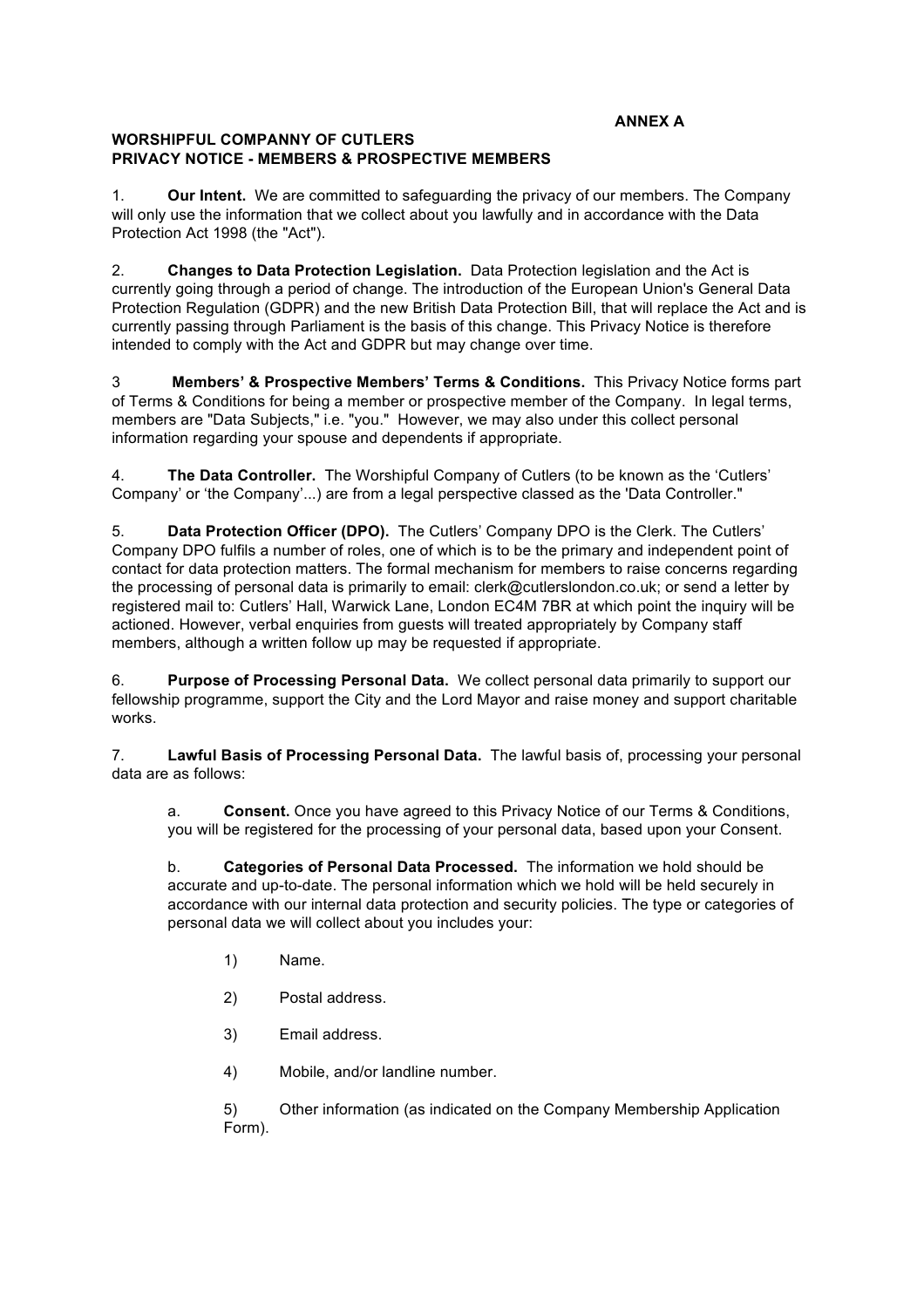If you apply for further roles or appointments within the Company, we may request further information and retain additional records, such as interview notes. Equally minutes of meetings and records of decisions may include your name and other information about you.

8. **Category of Recipients of Personal Data.** Your name and contact details will primarily only be used internally within the Company, the Cutlers' General Charitable Trust and The Cutlers' Surgical Award Fund. However, if you participate in a dinner or charitable outreach activity, we will normally have to provide your name and possibly other details to other stakeholders and we will ensure that these 3<sup>rd</sup> parties are also compliant with GDPR legislation.

9. **Transfer of Personal Data Outside the EEA (European Economic Area).** Personal data will only be transferred outside the EEA or other areas of adequacy determined by the EU, for specific events. If this is required, consent will be explicitly requested from you.

10. **Sensitive Personal Data.** We will never collect sensitive personal data about you without your explicit consent and a clear explanation why it is required.

11. **Spouse and Children Personal Data.** If we hold personal data about a member's partner, we will ask for specific permission consent from the partner for this.

12. **Sale or Passing of Personal Data to Third Parties.** We will not sell or pass your personal data to any commercial or charitable organisation.

13. **Retention of Personal Data.** We will retain your personal data as follows:

a. **Information Held Under Consent.** We will hold your information whilst you are a member of the Company. Upon leaving, we will request your consent to continuing to hold your name and relevant details to support our historical records.

b. **Data Subject's Rights.** Under the Act and in even more so under the GDPR you have a number of Rights which we have outlined below:

c. **Right of Access.** You are entitled to access your personal data so that you are aware of and can verify the lawfulness of the processing. This is achieved through the mechanism of a Subject Access Request (SAR) and you have the right to obtain:

- 1) Confirmation that your data is being processed (held)
- 2) Access to your personal data (a copy) and

3) Other supplementary information that corresponds to the information in this privacy notice.

14. **Fees and Timings.** Under GDPR and from 25 May 2018, this information will be provided without charge; without delay and within one month. If an extension is required or requests are considered manifestly unfounded or excessive, in particular because they are repetitive, the Company may choose to charge a reasonable fee taking into account the administrative costs of providing the information; or refuse to respond.

15. **Identify Verification.** To protect your personal data, the Cutlers Company will seek to verify your identity before releasing any information, which will normally be in electronic format.

16. **Right of Rectification.** You are entitled to have personal data rectified if it is inaccurate or incomplete. The Cutlers' Company will respond within one month of your request. In the unlikely event that The Cutlers' Company does not take action to the request for rectification, we will inform you of your rights to complain or seek judicial remedy.